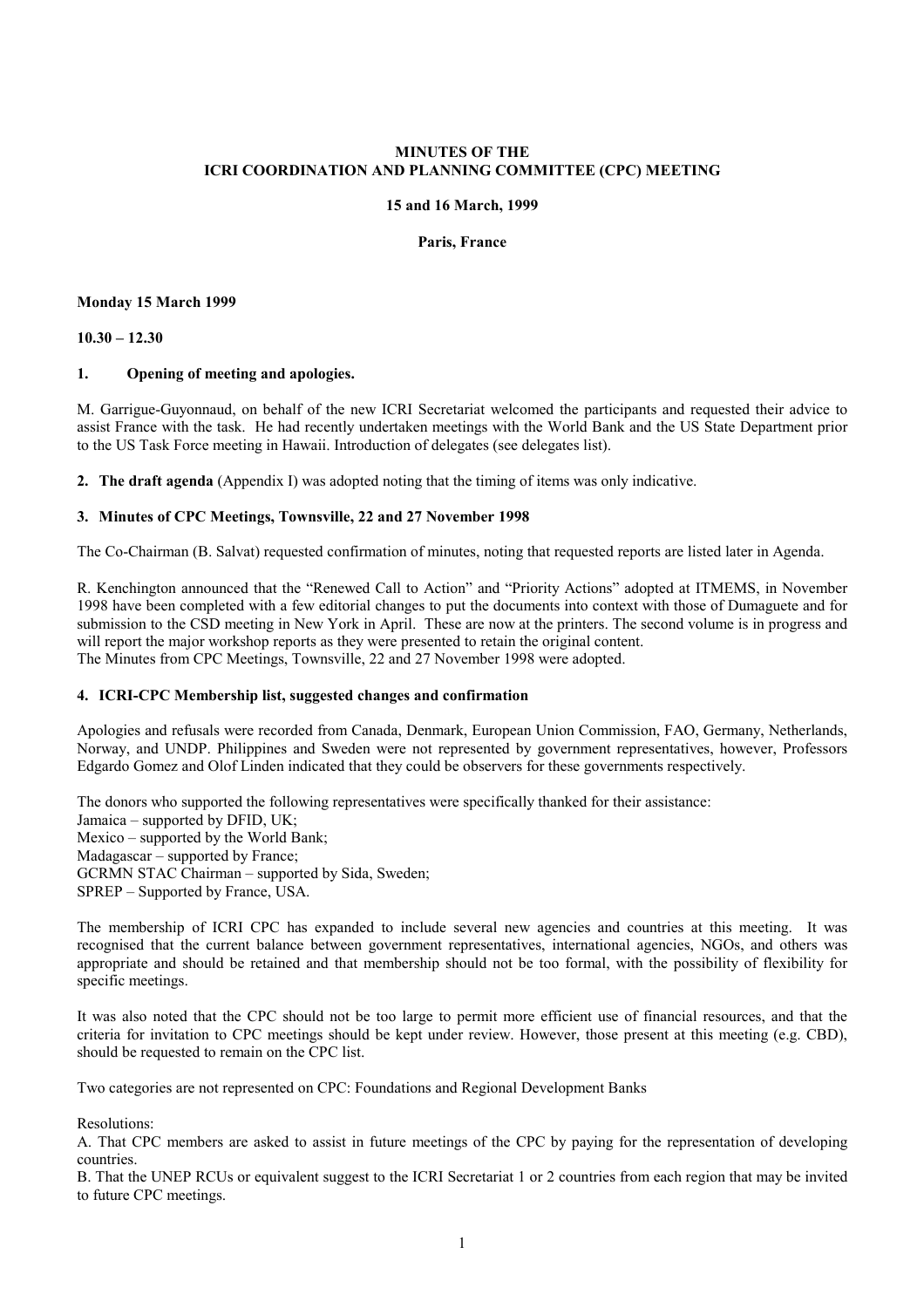C. That representatives of ICRI CPC members are requested to continue promoting ICRI and its objectives.

D. That regional development banks be invited to future CPC meetings as appropriate. M. Hatziolos mentioned the Interamerican Bank and P. Garrigue-Guyonnaud suggested the Asian Development Bank. M. Hatziolos, with the help of UNEP will coordinate and advise the ICRI Secretariat.

E. That the ICRI Secretariat should consider inviting local NGOs to CPC meetings as observers in regions of future CPC meetings (S. Wells of WWF and others are to assist and advise the ICRI Secretariat)

# **5. CPC-ICRI Operational Units**

# **5.1. GCRMN, including partnership with Reef Check (Reports by C. Wilkinson) Funding of GCRMN in Future**

**5.1.1**. Presentation GCRMN and Reef Check: C. Wilkinson, Coordinator of the GCRMN presented the report (Appendix 2) and highlighted the major points including: publication of the 'Status of the Coral Reefs of the World: 1998'; the massive bleaching event of 1998; successful review for South Asia Node; the CORDIO project in the Indian Ocean with Sweden, Netherlands and World Bank; the training workshop in Vietnam; GCRMN and Reef Check cooperation; and the election of Edgardo Gomez as Chair of the STAC committee.

T. Done reported some confusion between the names and roles of GCRMN and Reef Check and requested that these be clarified for ICRI and the community. C. Wilkinson reported that the 3 levels: research, government (GCRMN) and community (Reef Check) are effectively independent and should retain their independence. GCRMN and Reef Check have formed a firm alliance and are cooperating fully. The research level is effectively represented by ISRS, with reporting of results facilitated directly to the CPC by the ISRS President. However, the meeting recommended that ICRI be represented in the names to reflect their affiliation under the umbrella of ICRI.

P. Bernal reported that IOC initiative with the diving community (World Wide Federation of Scuba Divers) to assist in conservation and data gathering. Initially on pilot basis with large numbers of divers for a long term monitoring under Coastal GOOS (informal and voluntary network).

Actions:

A. The GCRMN should clarify names and roles of GCRMN and Reef Check and ensure both named under ICRI umbrella (C. Wilkinson).

B. The GCRMN should clarify potential role of GCRMN in IOC volunteer diver initiative and report to next CPC (C. Wilkinson).

**5.1.2. GCRMN funding problems**: The CPC thanked the USA and Australia for providing funds and IOC and UNEP for coordination of funds for the GCRMN. A suggestion was made to fund coordination within budgets of regional monitoring projects, but several CPC members reported this as inappropriate for their funds. G. Verbrugge reported that the Secretariat had held meetings with the governments of Australia and USA seeking to solve funding problems.

P. Thomas reported that US State Dept funds would be put at the disposition of UNEP for ICRI and GCRMN related activities, including central coordination and monitoring within 4 regions. The CPC welcomed this statement and thanked the USA. Stop-gap funds are currently being transmitted to the GCRMN through IUCN in Washington.

R. Kenchington reported that Australia may fund some continuing activities if matching funds were provided, but suggested that mechanisms may be needed to compensate countries providing services for the global ICRI community e.g. the Australian contribution to GCRMN comes from the AIMS project administered by T. Done. Aid budgets cannot provide these services, but may be facilitated via contributions to international agencies (e.g. UNEP, IUCN, IOC, ICLARM). It was noted that the current mechanism via IOC is functioning efficiently. It is not possible for donors to finance global coordination from regional activities budgets (O. Linden). F. McDonald stressed this as a mechanism problem, not one of resources. Currently there is no single source of funds for GCRMN Coordination salary and expenses, therefore ICRI CPC resolved to further develop a multinational funding strategy.

# Resolutions:

A. Recognising the role performed for the international community by some agencies, a more stable and long-term funding mechanism must be found to support the coordination of the GCRMN (and other operating units) irrespective of their host **location** 

B. In light of the announcement of funds from the USA and possibly other countries, the IOC, UNEP, IUCN and the World Bank should further elaborate financial and administrative mechanisms to facilitate rapid and efficient transfer of funds for GCRMN coordination.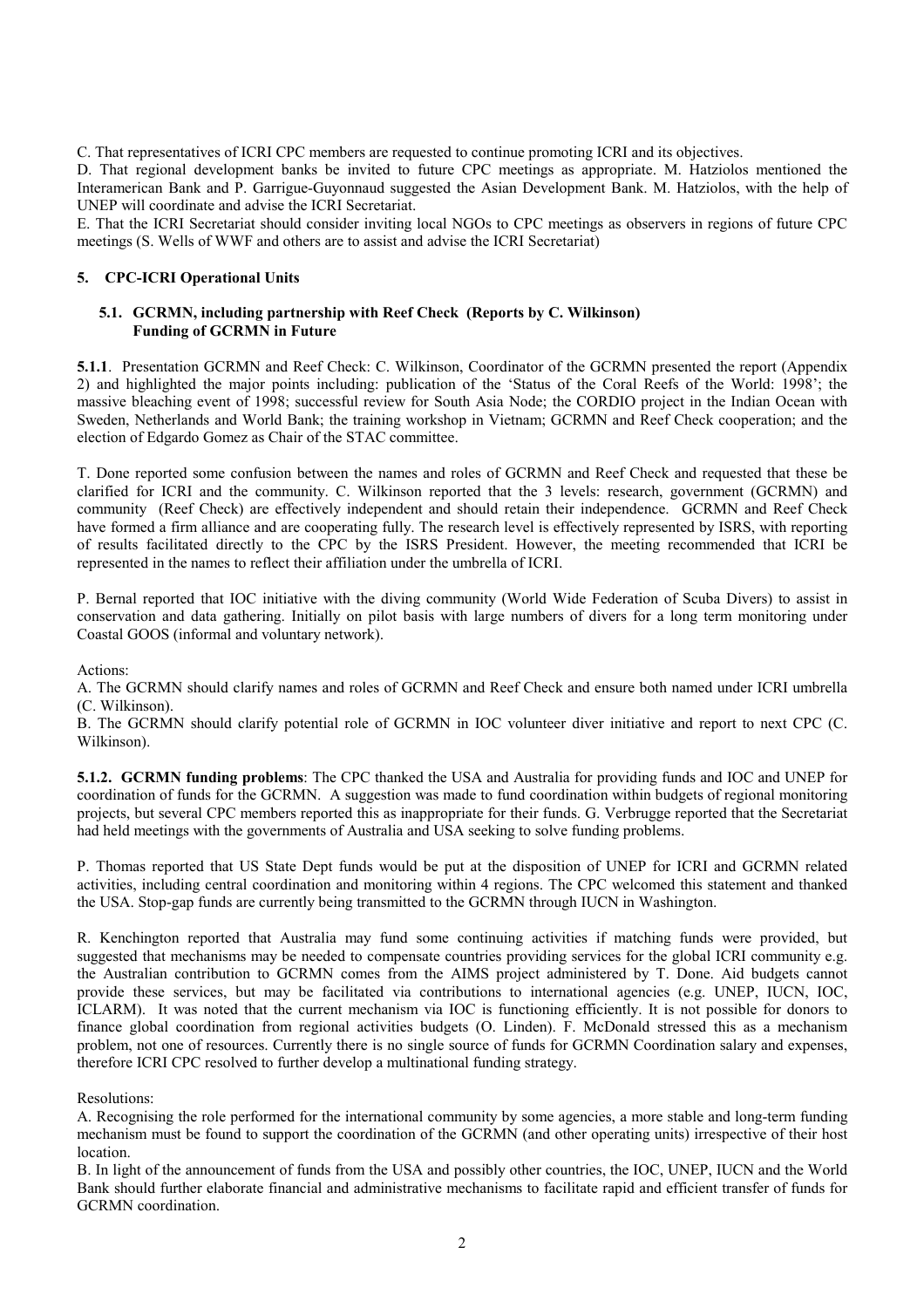# **5.2. Information Network – report and discussion (S. Colwell) Arrangements and Funding for Awareness Network**

To complement the existing capacity in ICRI for creating public awareness, an International Coral Reef Information Network (ICRIN) was proposed. It would involve many ICRI members and is being coordinated by CORAL. There is no need to create new organisations as adequate existing networks and capacity available. What is required is minimal coordination of a mechanism to assemble and distribute materials within ICRI. The major questions are: what does ICRI want from an awareness network, who are target audience, how to fund the network?

Suggested framework for ICRIN is a:

- A. a reference and materials assembling centre;
- B. a communication network using the Internet and other mechanisms;
- C. a resource for identifying translators for major languages;
- D. a resource for identifying those who can 'translate' scientific information into material for the public; and
- E. an information source on financial support for underfunded public awareness programs.

Currently CORAL is involved in assembling awareness network within ICRAN proposal (6.4) and has a working list of 250 NGOs involved in coral reef activities and is also working with scuba divers and Dive Equipment and Marketing Association (DEMA). Awareness is needed on many levels. The ICRAN proposal focuses on two: global 'broadcasting' of well packaged media messages; and local level materials made for village distribution.

CORAL has registered www.coralreef.org. NOAA also has coral.list and hosts major home pages for coral reefs, including the GCRMN. CORAL is taking on the job now, as there is a 9-12 months lag phase is involved between planning for public awareness activities and execution.

Resolutions:

- \_ That ICRI Secretariat define its role in information exchanges through a sub-committee (S.Colwell coordinating, with R. Kenchington, A. Nilsson, A. Paterson, A. Vanzella-Khouri, S.Wells, C. Wilkinson) to report to the next CPC meeting;
- that, based on a favourable assessment, ICRI create an information network (ICRIN) and that this should be based in the interim at CORAL;
- that CORAL scope the potential size of the project through the sub-committee;
- \_ that CPC members and the ICRI Secretariat investigate mechanisms to fund salary, materials acquisition and expenses; and
- that strong links be developed between the ICRI awareness network and other operating units e.g. GCRMN.

#### **5.3. Other Operational Units – capacity building, integrated coastal management, tourism (involving tourism in coral reef management - Report by R. Kenchington). Arrangements and possible funding**

# **5.3.1. Training**

P. Reynolds (UNDP) apologised for not attending CPC due to commitments with the April CSD meeting, but wants to work with ICRI. UNDP operates a train-the-trainer programme called Train Sea Coast based on determining what is required. This is a large network, but there are no specific programmes for coral reefs. Much of TSC funded through GEF projects e.g. coral reef training potential in GEF projects in Pacific, in Caribbean and with PERSGA, and these were considered as mechanisms to enhance ICRI training requirements (Capacity Building theme of Framework for Action).

Other programmes also developed such as UNEP East Asian Seas training packages, and these should be examined for possible integration (J. Tarbit). J. McManus reported that ICLARM interacts closely with the TSC programme of UNDP and has included TSC type training in the ICRAN proposal (6.4). I. Pranoto invited suggestions for integrating CBD into ICRI training and the meeting agreed there was scope to include coral reef training as part of the awareness raising role for CBD.

#### **Resolutions:**

That ICRI should consider further the establishment of a training network and make this a point for discussion at the next CPC meeting;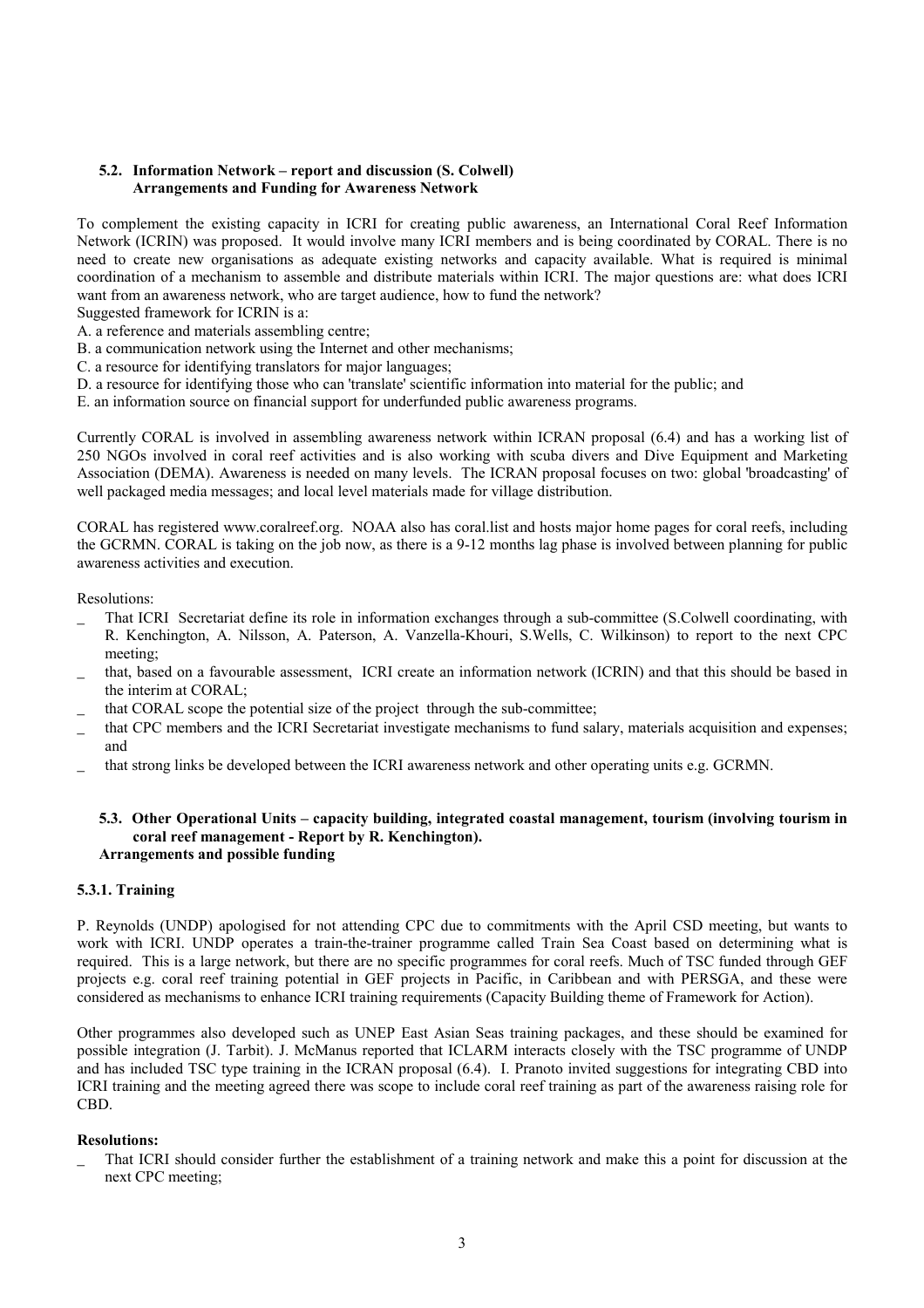- That ICRI investigate how to enhance coral reef training needs within Train Sea Coast programmes of UNDP and other organisations;
- In preparation for the report on training, CPC members are urged to provide the Secretariat with lists of coral reef training programmes and materials, including the UNEP and UNESCO training literature;
- UNEP and J. McManus to determine what programmes and materials are available within UNDP and report to the October CPC meeting

# **5.3.2. Tourism**

The GBRMPA is currently preparing a report on tourism and coral reefs in conjunction with Green Globe and World Tourism Organisation and this will be reported at the next CPC meeting (R. Kenchington). UNESCO has also project to develop guidelines on ecotourism in the Pacific (P. Bernal), as are other organisations like WWF. Caution was urged as providing a label may endorse practices that may not be sustainable on coral reefs and there is often no follow up to determine whether good practices continue after labelling e.g. 'green washing, but dirty underneath'.

UNEP/Industry and Environment (Paris, G. Carbone) is undertaking 2 types of activities:

- \_ good practices guidelines for tourist hotel management via industry associations achieving some success such promoting the adoption of a European Blue Flag system in the Pacific;
- \_ voluntary interactions with the industry to initiate ecolabelling concepts (whilst not endorsing any of the 28 ecolabelling schemes currently underway). UNEP will compare the different schemes to determine most appropriate, and will include coral reefs in this comparison.

Voluntary compliance seen as the best method at the moment as involving government does not appear to be effective, particularly considering the fragmented nature of the industry (small boat operators to international hotel chains). Different strategies will be required for each sector.

UNEP Caribbean (A. Vanzella-Khouri) has 3 year project on sustainable tourism, including training, with the production of a CD ROM, and manuals for hotel operators on Integrated Coastal Management. G. Verbrugge asked how tourism could assist in promoting the protection of coral reefs. UNEP/IE offered to assist thus ICRI will ask a greater cooperation with UNEP/IE. US Coral Reef Task Force is examining legal mechanisms of reducing dumping of ship wastes and removing ships abandoned on coral reefs; this is in parallel with GEF project on reducing wastes generated by shipping (P. Thomas).

Resolutions:

- That ICRI develop closer relations with the coral reef tourism organisations and private companies based on the common agendas of awareness raising, and stewardship of MPAs;
- \_ that ICRI investigate the potential for funding some ICRI activities through the tourist industry; and
- \_ that CPC members send information on tourism and related activities to the UNEP/IE in Paris for reporting to the next CPC meeting.

# **6. Funding of ICRI Activities**

#### **6.1. CPC International Secretariat (Secretariat)**

The Secretariat has stressed the importance and objectives of ICRI at (1) UNEP General Assembly in Nairobi in February; and (2) at the intercessional meeting preparing the next CSD session in New York scheduled for April. An important theme in Nairobi was endorsement of the ICRAN (6.4) proposal between UNEP and ICLARM and adoption of a recommendation by Australia, France and the USA that the ICRAN proponents develop close ties with and operate under the ICRI umbrella. The CSD will stress two major themes 1) tourism and 2) Small Island Developing States, which are both pertinent to ICRI. CSD should endorse ICRI in Paragraph 16 of the Ocean Paper and endorse the 2003 Plan of Action such that all UN organisations will report on projects to the CSD. The CSD meeting programme is full and there is no specific opportunity for ICRI to present an individual display or event, however the opportunity exists to accentuate ICRI activities through national and agency representation. The USA (P. Thomas) congratulated France for initiatives since January 1<sup>st</sup> and confirmed the support of USA.

#### Resolutions:

- \_ The meeting decided that the ICRI Secretariat should not develop an independent programme or event at the CSD meeting in New York in April;
- but instead CPC members are requested to ask their delegations to present ICRI objectives and the related materials and stress that delegations should support resolutions related to coral reefs at CSD.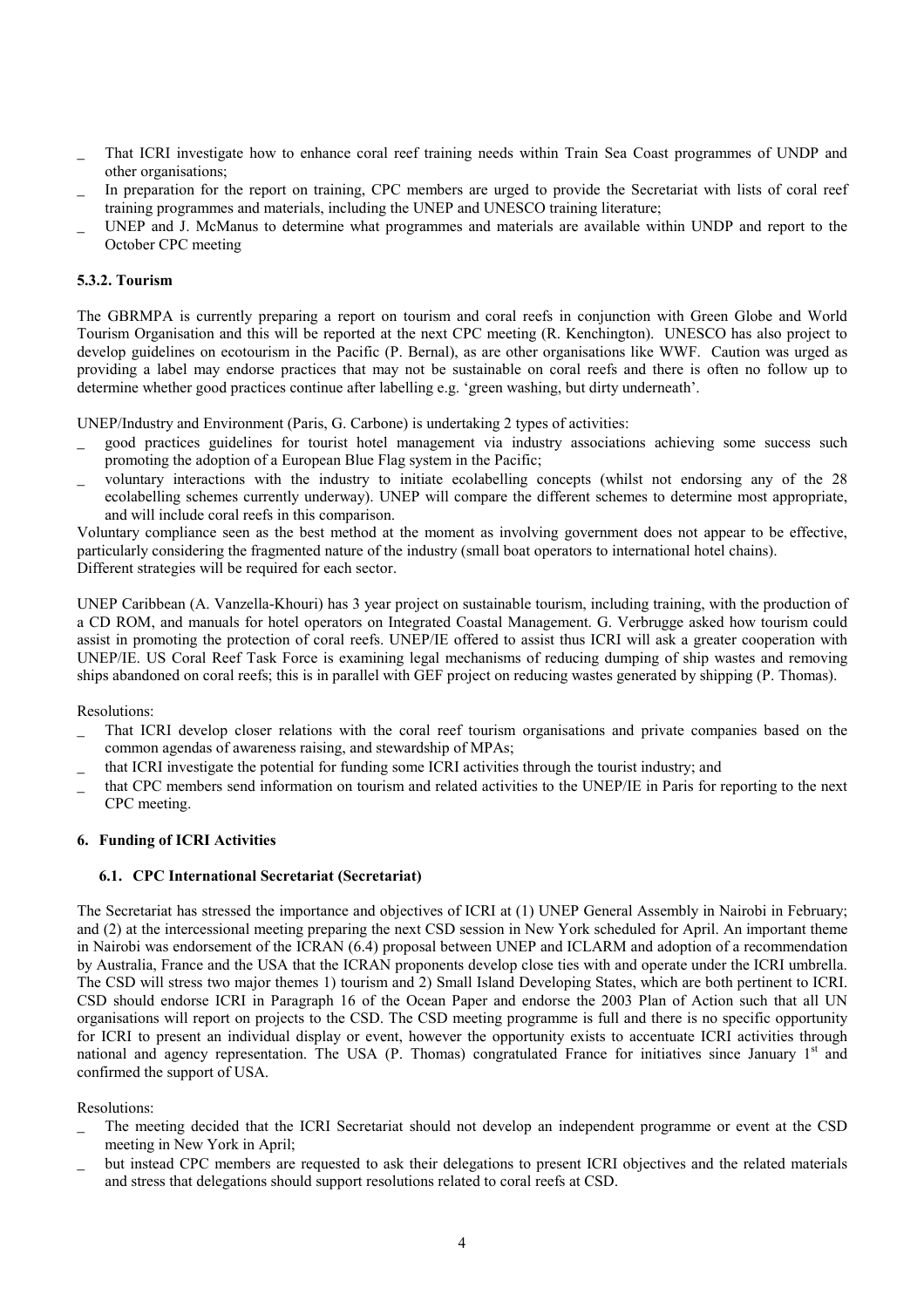The Secretariat reported that the workload in running the ICRI Secretariat was large and that it may secure the services of a NGO for the next 18 months to assist with ICRI administration. The Secretariat thanked those who had assisted with funding people to this meeting and requested that similar invitations be issued for the next meeting in October in Guadeloupe.

Resolutions:

- That CPC members examine ways of funding participation of developing countries at the next CPC meeting and those in the future; and
- \_ CPC members are asked to report on progress of these efforts to the Secretariat.

# **6.2. ICRI CPC Members (Members)**

Discussion of CPC membership was covered under Item 4 above. Reports by ICRI CPC members appear under Item 8 below**.** 

# **6.3. Foundations (Report by S. Colwell)**

S. Colwell of CORAL reported on Foundations. Over a dozen North American foundations are active in coral reef projects, but few have substantial programmes e.g. the Packard Foundation will give \$5 million per year in West Pacific for biodiversity conservation, including a strong emphasis on coral reefs of Philippines, Indonesia, Papua New Guinea, Palau, Solomon Islands and Federated States of Micronesia. Most have strict guidelines and are difficult to access.

In general, the private foundations do not want to attend ICRI CPC meetings, but would like to be informed. The Total Foundation of Europe is active in coral reef diversity conservation.

Resolutions:

- \_ That US and International Foundations be kept informed of ICRI and pertinent resolutions of CPC through the information network coordinated by S. Colwell;
- that the ICRI Secretariat maintain a watching brief on funding of coral reef projects to determine how foundation funds may be used to leverage others;
- \_ that Foundations are asked to assist in funding appropriate projects and participate if they want to CPC meetings.

# **6.4. UN Foundation approaches, ICRAN (Report by ICLARM and UNEP)**

# **6.4.1. ICRAN (International Coral Reef Action Network)**

The ICRI CPC meeting congratulated UNEP and ICLARM on obtaining approximately \$1.5 million funds from the United Nations Foundation (D. Vene). The ICRAN proposal was catalysed through the ICRI process as is presented in the documentation submitted to the UNF, therefore it is welcome under the umbrella of ICRI. ICRAN provides an opportunity to strengthen the regional component of ICRI through the Regional Seas Programme. Under the UNF operating guidelines, funds can only be allocated to a UN agency, therefore UNEP is the primary coordinating agency, with ICLARM as the main implementing agency. Coordination with ICRI activities should occur because, in line with the UNEP Governing Council resolutions of February 1999, UNEP is responsible for initiating and maintaining stronger links with the ICRI Secretariat and CPC and for strengthening the regional capacity to address coral reefs and related ecosystems.

J. McManus reported that the initial proposal intended funding coordination and activities of ICRI Secretariat, GCRMN and Reef Check, but the proposal was trimmed to 1 year start up funds to develop a larger proposal, with start of April or May. McManus stated that he would welcome ICRI assistance in the development of a strong proposal that must compete with many others to progress to the next round. UNEP and ICLARM must develop a complete new proposal by November. A clear UNF instruction was to enhance UNEP Regional Seas Programme. ICRI CPC noted that it should have a significant role in coordinating with UNEP to develop a robust proposal.

Current ICRAN proposal is for pilot projects in Eastern Africa, East Asian Seas and the Caribbean and funding for next 3 years will depend on success of these. Pilot projects will include preparing better maps of reefs through WCMC, and updating the Reefs at Risk analysis of South East Asia. Pilot projects to be used as instructional tools. This will need input from GCRMN, CORAL and ICRI Secretariat for success.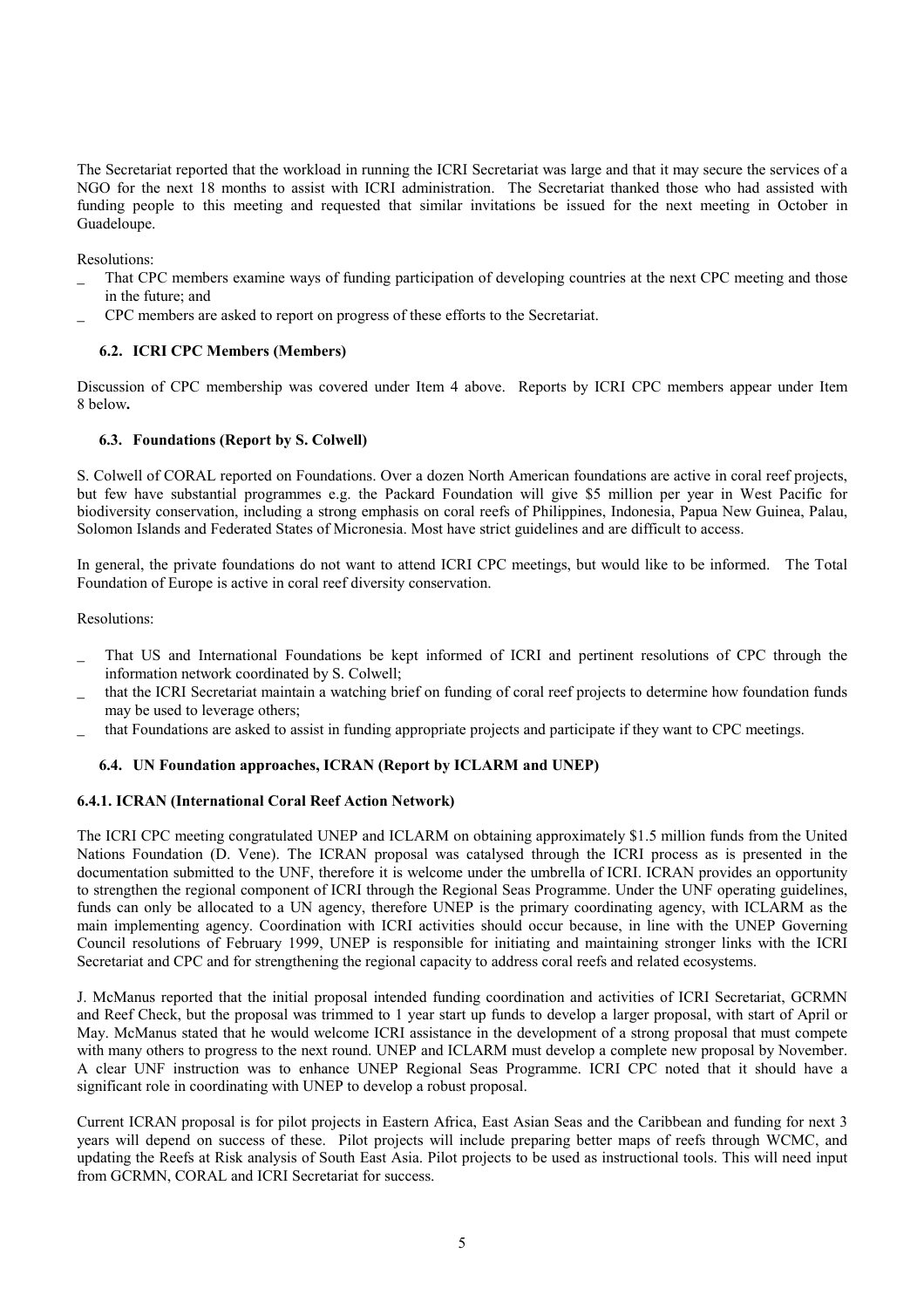# P. Thomas suggested 3 specific proposals:

- 1) As preamble lists ICRI objectives and goals, it would seem appropriate to have an ICRI advisory body formed to assist in implementation of ICRAN;
- 2) UNF requires that there be counterpart funding from countries or agencies in parallel with UNF funding. Question to resolve is how funds provided for ICRAN and other ICRI activities (e.g. from US Government) relate to UNF counterpart basket requirements.
- 3) Future decisions on the substance of the larger proposal to be submitted in November 1999.

R. Kenchington suggested that ICRAN was clearly an ICRI related activity, and that ICRAN should seek advice from ICRI CPC mechanism, while ensuring that this does not disrupt the funding requirements of UNF. From Australian perspective, UNEP has to expand its role in coordination of coral reef activities at global scale, and that regional seas units should implement activities in the field following requests from individual countries. This is the vision of ICRI; to devolve activities to the regions with UNEP Governing Council assisting in finding funds. There is a need to assess UNEP experience with objective of improving capacity in the future. ICRI may assist by forming an informal umbrella committee.

# Resolutions:

- That the ICRI Secretariat collaborate with UNEP to develop a mechanism to provide ICRI assistance and advice throughout the ICRAN project in line with UNEP Governing Council resolutions, and especially for developing a strong, endorsed proposal for larger, long term funding;
- That this mechanism is likely to be an informal advisory body (3 to 5 people);
- \_ That this mechanism be the conduit to channel information on ICRAN into the ICRI Secretariat and CPC.

# **6.4.2. UNEP**

UNEP (J. Illueca) has two divisions specifically involved in ICRI activities: the Division of Conventions; and Division of Assessment. 'Conventions' division specifically interacts with global conventions (Jakarta Mandate on Biodiversity and Climate Change, especially as it relates to Sea Level Rise) and administer the 14 Regional Seas Conventions and Action Plans, of which 7 relate to countries and seas with coral reefs (Carthegena, Nairobi, Kuwait etc.). The next Regional Seas meeting (The Hague 5 to 9 July) will focus on land based sources of pollution and the ICRI secretariat will be invited to this meeting discussion as it relates to coral reefs.

The 'Assessment' Division specifically relates to the role that UNEP can play in enhancing coral reef monitoring. This Division will interact with ICRI, specifically for the functions of ICRI Monitoring and the GCRMN.

UNEP supports ICRI and wishes to develop stronger collaborations on coral reef activities, especially in implementing the ICRAN proposal and developing a strong one for possibly future funding. M. Garrigue-Guyonnaud stated that CPC agrees with closer collaboration and endorsed the suggestion of a joint advisory group to link ICRAN to the ICRI network.

# Resolutions:

- \_ that ICRI CPC reaffirms the crucial importance of strengthening regional capacity and partnership for the management of coral reefs and related ecosystems;
- that ICRI CPC welcomes the renewed commitment of UNEP to the Regional Seas Programme and Conventions and asks that these be further strengthened within UNEP;
- that ICRI CPC requests the UNEP Executive Director to recognise the importance of the RSP as a framework for implementing coral reef assessment activities when allocating resources;
- \_ that ICRI CPC also requests the UNEP Executive Director urges partners to enhance the capacity of the tropical Regional Seas Programmes and Units to promote coordination, information and leadership in implementing the regional action strategies of ICRI;
- that ICRI CPC members are requested to assist UNEP by maintaining an efficient flow of information to both headquarters and to the regional units.

# **7. Survey of multilateral and bilateral funded projects (Report by Arthur Paterson and delegates)**

A. Paterson presented a report on a database to list projects that agencies are undertaking or planning for coral reefs. He reported that slow progress was being made in entering information on US projects and activities and that finalisation under the US Coral Reef Task Force will take another 3 months. A request was made to CPC members to provide this information to produce the first global report of the 'what, where, who and how much' of coral reef activities. This will be on the Internet and searchable under keywords. This information will be useful to identify counterpart funding for applications, such as that for the UN Foundation.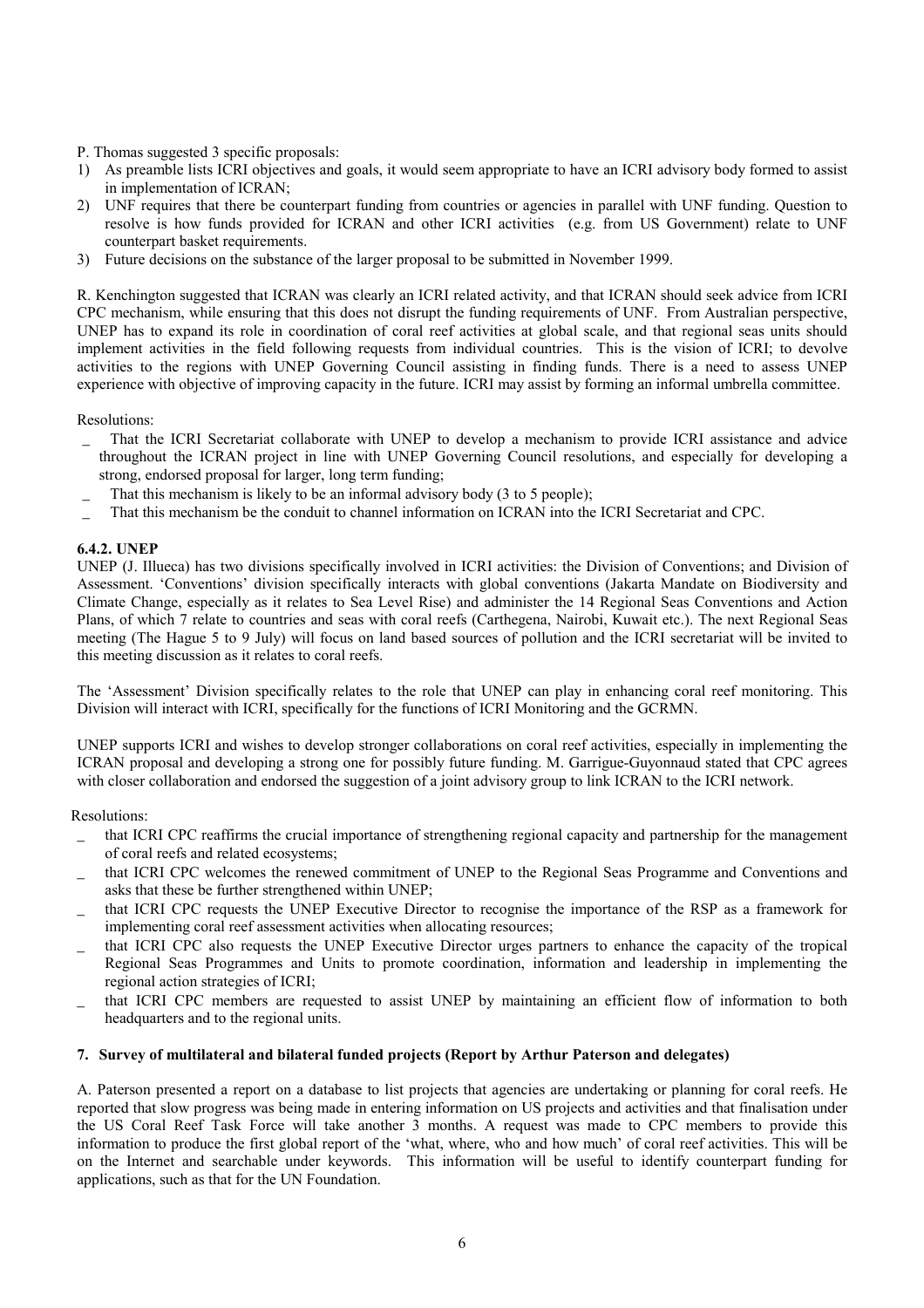J. Tarbit recommended a very simple approach, similar to the Fish Projects Information System of FAO. Others suggested that there are existing databases (e.g. ReefBase) and what was often needed was a directory of databases and links to the sources of information. A. Hooten indicated that within the World Bank, there is a small project to develop a relational database listing pertinent material on coral reefs. This 'shopping mall' approach would direct an interested reader to all valid sources of information on the Internet. Other suggestions were link database information onto map for easy scanning. This was accepted as a project for ReefBase and the WCMC.

#### Resolutions:

- \_ that CPC members provide NOAA with a set of essential questions to add to database to keep it small and provide links;
- \_ that NOAA and the World Bank coordinate sub-committee (A. Paterson chair, with S. Colwell, A. Hooten, J. McManus, S. Wells, J. Tarbit ??) to examine database mechanisms, Internet links;
- this sub-committee should investigate a map based database;
- \_ the sub-committee should also advise on how to coordinate the listing of ICRI material on the Internet;
- in order to prepare a database about the projects funded, the following were requested to assist:
	- The World Bank to contact the other developmental banks;
	- France to contact other European donors;
	- USA to contact other countries.

# **8 - Focal points for ICRI (GCRMN and other operational units)**

#### **8.1. International, Regional and national (Synopsis of reports by countries and agencies)**

#### **8.1.1. SPREP**

J. Aston presented a summary of SPREP activities highlighting interactions with the 26 member states (22 developing countries and 4 others). There was high political support for coral reef conservation, particularly following the successful Pacific Year of the Coral Reef in 1997. SPREP has been particularly active in assisting ICRI Monitoring, by conducting many GCRMN training workshops and recently 46 people have been trained in 6 villages in Samoa to monitor reefs using GCRMN methods with funding from the USA. ICM projects are underway in Kosrae, Tuvalu and Vanuatu and in future there will be increased emphasis on ecotourism, and problem resolution clinics with awareness raising in local languages being the best mechanism.

#### **8.1.2. UNEP RCUs**

# **EAS - H. Kirkman**

The Unit has just laid the groundwork for the GCRMN/Reef Check training workshop in Vietnam for Cambodia, China and Myanmar using funds from Japan. Major future activity is preparation for a GEF project on trans-boundary problems in the South China Sea (\$ 3 to 4 million with 15% on coral reefs). The major pollution programme of UNEP (GPA) has been endorsed by COBSEA and will be implemented within regional action plans.

# **CEP Caribbean – A. Vanzella-Khouri**

The Unit coordinates 36 states and territories with MPAs as the major theme and awareness of ICRI is high in the region. They will assist in the ICRAN proposal as a pilot region. They wish to accentuate ICRI Monitoring in the region and the major CARICOMP database is also hosted in Jamaica. The Unit will assist in forming GCRMN Nodes throughout the region, but under current definitions of their range, they do not include Brazil, which has indicated a strong wish to join ICRI Monitoring. Pacific coast countries of Meso-America, are now being accommodated by new UNEP initiatives. The region is particularly large and communication and coordination is difficult. CEP is also working with the diving community and will hold a regional workshop in late 1999 in conjunction with CANARI (a regional NGO).

C. Wilkinson reported that the wider Caribbean is comparable is size to Indo West Pacific region in terms of the states and territories. CARICOMP had expressed a strong willingness to assist as a coordinating node of the GCRMN, but there were many countries and states outside their network that have expressed an interest in participating in GCRMN monitoring. Therefore mechanisms should be developed to advance reef monitoring under ICRI for this region.

#### **East Africa – A. Nilsson**

They have produced a set of rapid assessment methods for coral reefs, including socio-economic parameters, and are active with government (KMFRI and KWS of Kenya, and IMS of Tanzania) and non-government organisations (WWF, IUCN) in coral reef projects, particularly for Integrated Coastal Management.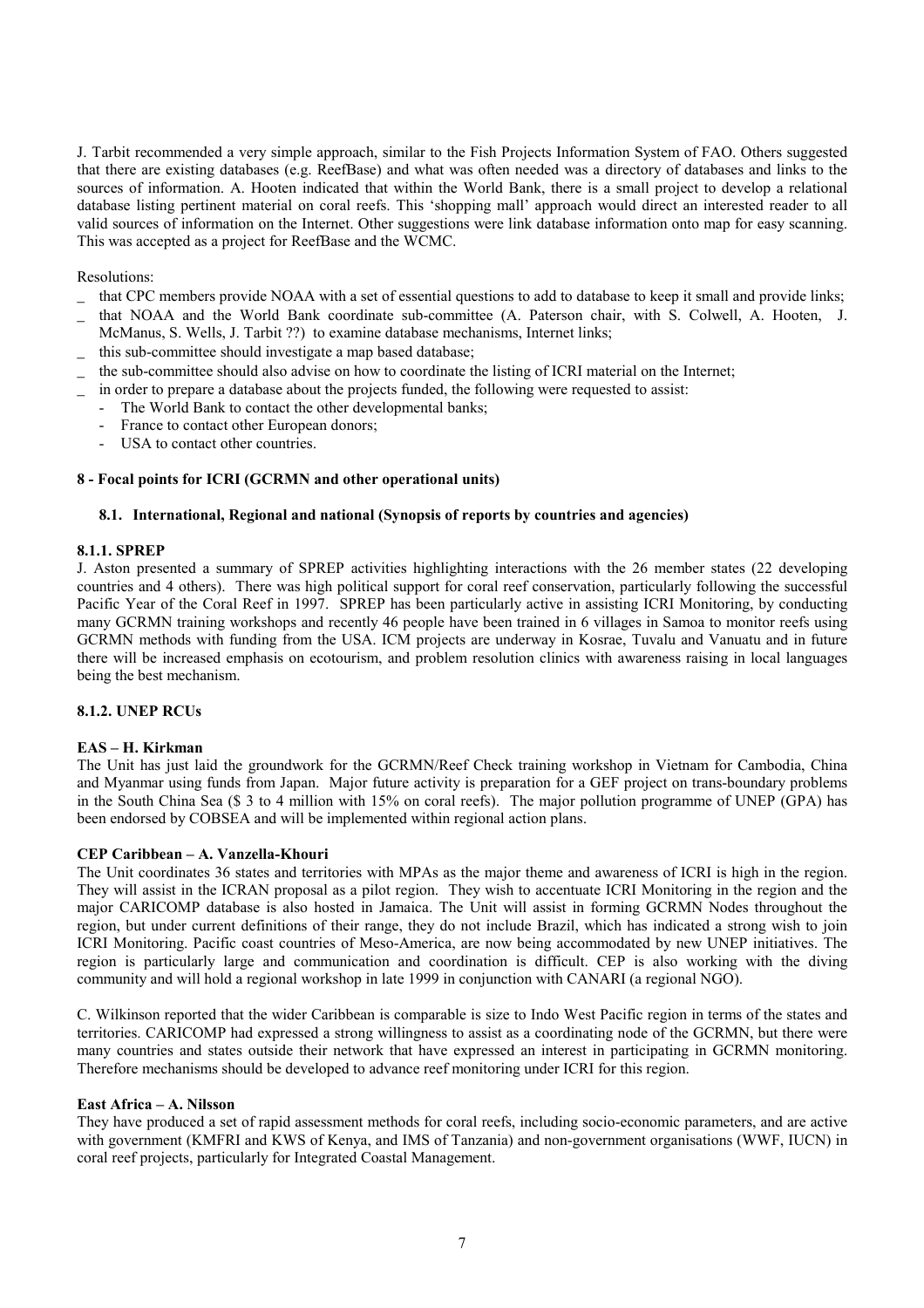It was noted that the Indian Ocean Islands have not been included in recent reporting and M. Garrigue-Guyonnaud requested that they be approached to include material for future reporting.

# **SACEP -**

Unfortunately, no representative from SACEP approached DFID UK for assistance to attend the CPC meeting. J. Tarbit reported that the initial stages of the GCRMN South Asia Node has been particularly successful, largely due to the efforts of Jason Rubens. The GCRMN is operating on a 3 month funding extension to prepare a proposal for longer funding. It is anticipated that funding for a continuation phase of 3 years will be announced by the Deputy Prime Minister of UK, who was visiting Maldives at the time of the meeting. CPC members thanked the UK for their contribution to the GCRMN and also thanked IOC/UNESCO for considerable assistance in administering the project.

# Resolutions:

- That the UNEP and ICRI should develop mechanisms to involve countries outside RCU into ICRI e.g. Brazil
- That the Indian Ocean Commission should send reports on their activities to be included as part of RCU EAF/WIO reporting to ICRI.
- That GCRMN coordination should be strengthened in the Wider Caribbean Region through the offices of CEP in Jamaica; and
- \_ that donors with interests in the region (e.g. France, UK, USA, World Bank) should be approached to assist in funding groups of compatible states and territories.

#### **8.1.3. UN Agencies**

# **UNDP**

Apologies were received from P. Reynolds (see 5.3.1 above).

#### **CBD (Convention on Biological Diversity – I. Pranoto)**

The task is to implement the Jakarta Mandate in which coral reefs are a significant component of important biodiversity. The Secretariat of CBD requested ICRI assistance during the preparation for the 5th convention of parties meeting (January 2000). Assistance was also requested from ICRI for an analysis of the recent coral bleaching event and asked ICRI for assistance in the preparation of the background document for the meeting. The CBD also expressed the willingness to assist the ISRS in facilitating the preparation for the International Coral Reef Symposium in Indonesia in 2000.

# **FAO**

CPC delegates expressed disappointment that FAO was enable to attend the CPC meeting given importance of coral reef fisheries in many developing countries and that many Small Island Developing States have asked FAO for assistance on developing sustainable fisheries on their coral reefs. J Tarbit reported that at the recent Committee on Fisheries meeting in Rome, participants drew attention to the overexploitation of coral reefs fisheries resources as an important element in degradation of reef environments and noted the urgent and critical need to propose sustainable fisheries management in coral reef environments. In line with the code of conduct for responsible fisheries, the ICRI CPC urged UN organisations and programmes to address this as a matter of priority, and also called on the ISRS for scientific advice.

#### Resolutions:

In light of the renewed ICRI Call for Action which highlights the crucial importance of sustainable fisheries, fisheries replenishment areas in coral reefs where fisheries are often the major resource of Small Island Developing States (SIDS), ICRI CPC:

- regretted that FAO was not able to attend and expressed the hope that FAO will work with ICRI in the immediate future;
- requested that FAO enhance its programme related to reef fisheries within the Code of Conduct;
- \_ requested that member UN agencies develop stronger coordination on sustainable fishery practices e.g. UNEP GC/20 decision;
- \_ requests that CPC members work together in these UN fora and their regional bodies to address sustainable fisheries practices, including effectively banning cyanide use, and increasing and enforcing no take areas.

# **8.1.4. World Bank** (M. Hatziolos)

Since 1994, the Bank has spent \$174 million on coral reef associated projects with COREMAP in Indonesia being the largest (contribution of \$40 million of \$80 million). The Bank is very active in developing global assessment methods and protocols, and work is still in progress. The Bank is forming a scientific panel in association with UNEP as a 5 to 10 year project (\$ 5 to 10 million) to determine the most appropriate mechanisms to assess reefs and wishes to involve the GCRMN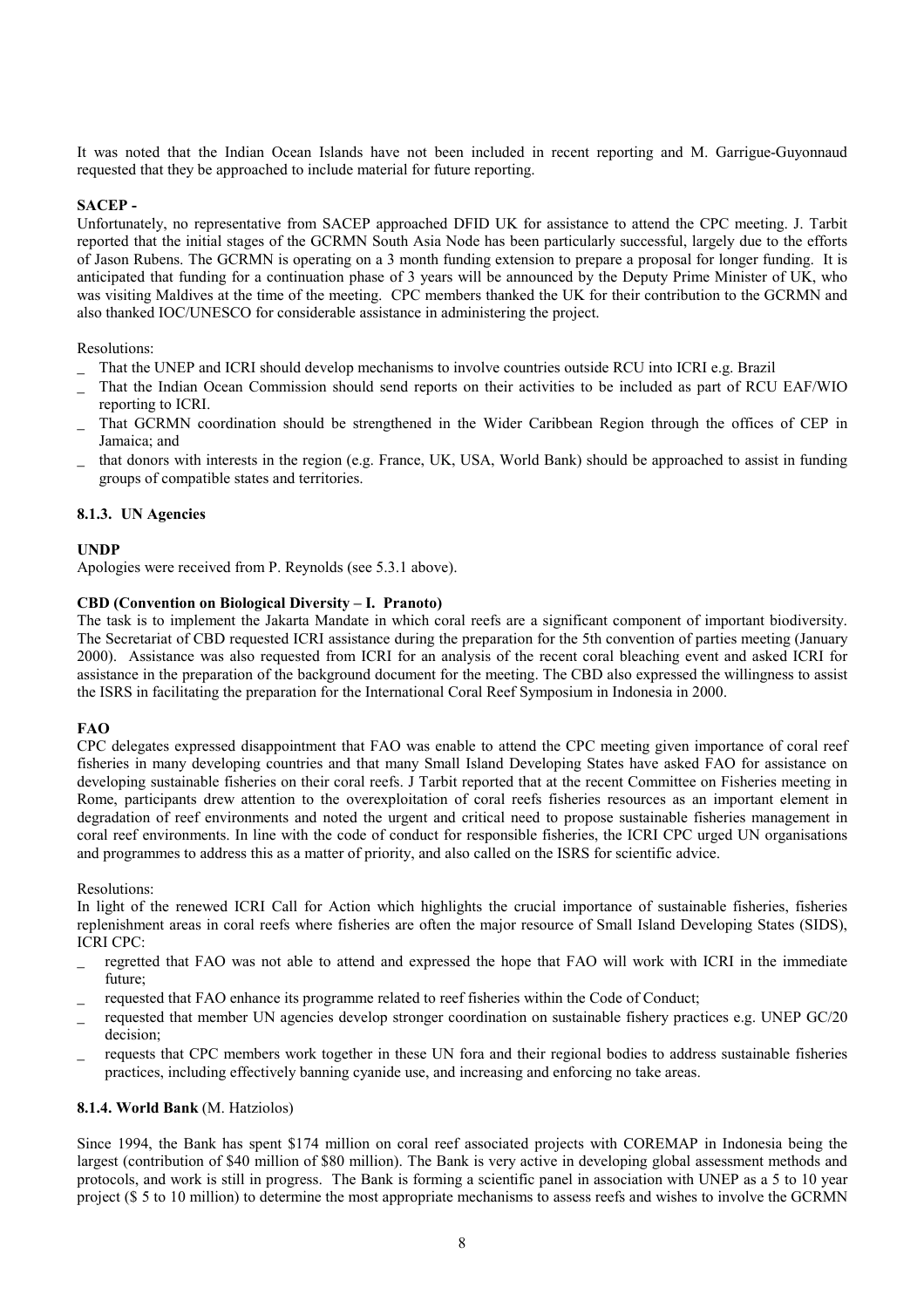in this process. The major current activity is a rapid response to the massive bleaching in the Indian Ocean in association with the Netherlands and Sweden.

# **8.1.5. International NGOs etc.**

# **IUCN (C. de Fontaubert)**

It was reported that coral reef matters had been downgraded within the international network of IUCN with the closure of the Marine and Coastal Area Programme in Gland, Switzerland. Coral reef activities are, however, underway in many of the regional offices of IUCN and the Washington office has effectively taken over coordination of coral reef matters and interactions with ICRI and GCRMN. To this moment, the IUCN marine and coastal program not yet reopened

Resolutions:

- the ICRI CPC expressed regret that the coordination functions of the marine and coastal programme of IUCN international, specifically those pertaining to coral reefs, has been suspended;
- \_ that the ICRI CPC Secretariat invite the new IUCN Director General to next CPC meeting in October;
- that ICRI CPC members encourage IUCN to re-establish a marine programme with a coral reef component and strengthen the focus on coral reefs throughout the IUCN.

# **WWF (S. Wells)**

There is considerable focus on marine conservation, with many coral reef projects which are designed to maximise use of small budgets. Emphasis is on strengthening 40 to 50 Marine Protected Areas with coral reefs through education and developing management plans and slowing the use of cyanide and blast fishing. WWF works with IUCN on marine policy and is active in protecting endangered reef species through TRAFFIC and CITES. WWF is also developing a network on tourism (e.g. best management practices for divers) and suggests that ICRI develop stronger communication with the secretariat of the RAMSAR convention, particularly those parts pertinent to coral reefs

# **ISRS (T. Done)**

The ICRI Secretariat welcomed the International Society for Reef Studies to the CPC. ISRS is a widely representative coral reef science organisation with over 750 members. The next major task is to assist the Government of Indonesia prepare for the next International Coral Reef Symposium in Indonesia, in October 2000. Following an offer from the CBD to assist, T. Done will provide copies of the MOU and related correspondence between ISRS and the Indonesian authorities. CPC members requested scientific advice from the ISRS on mechanisms to manage coral reef fisheries sustainably. It was noted that this was the topic of a SCOR/ICES 'Effects of Fishing on Ecosystems' meeting in Montpellier, March 1999.

# Resolutions:

- ISRS and ICRI will consult on how to assist in the organisation of the Indonesia 2000 meeting to improve organisation and increase the exposure of ICRI at the meeting;
- That the CBD would advise ISRS and ICRI on the nature of the support that can be offered;
- \_ ICRI CPC requested that the ISRS take a stronger lead position on fisheries on coral reefs, and consider preparing discussion papers from within its membership on developing sustainable reef fisheries; and
- that J. McManus report to the next meeting CPC on the SCOR/ICES Effects of Fishing on Ecosystems meeting in Montpellier.

# **The Ramsar and World Heritage Conventions** (S. Wells)

This convention presents an opportunity to promote ICRI objectives and the RAMSAR Bureau is anxious to increase coral reef representation on the list of internationally important wetlands. The next CoP for RAMSAR is in Costa Rica, May 1999 and WWF and others partners will make representations for greater attention be paid to coral reefs.

The World Heritage Convention also presents an opportunity to further the objectives of ICRI and the World Heritage Secretariat have prepared a report listing reef sites with strong potential for nomination.

# Resolutions:

- \_ That the ICRI Secretariat provide copies of the Renewed Call for Action at the Costa Rica meeting and call for greater attention of coral reef sites;
- That ICRI prepare guidelines and recommendations on coral reef ecosystem restoration for presentation at the RAMSAR CoP meeting in Costa Rica, May 1999 (P. Thomas & D. Vene to coordinate);
- That the ICRI Secretariat establish contact with the World Heritage Secretariat and keep them informed of ICRI activities and objectives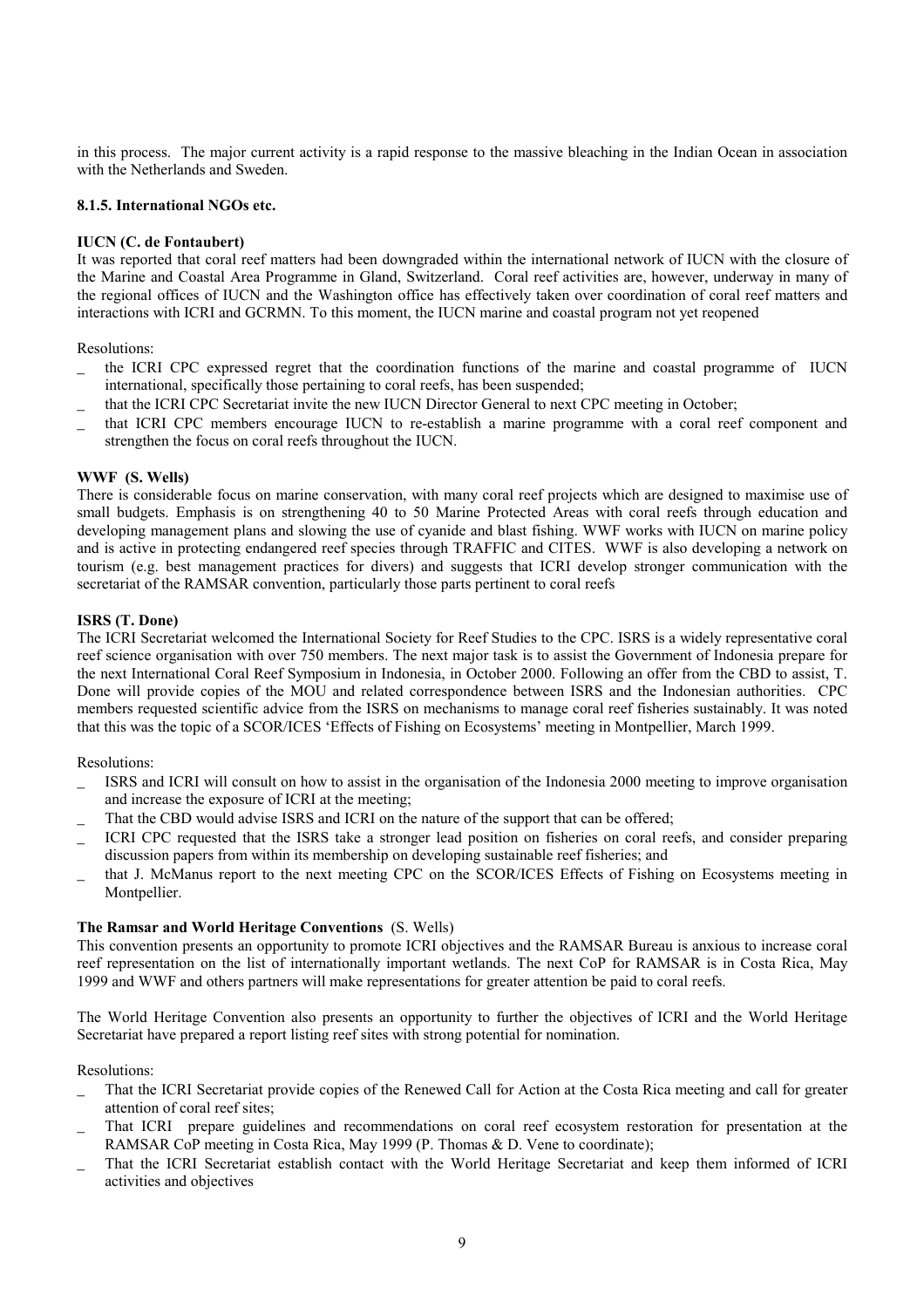#### **DIVERSITAS** (C. Skule-Adam)

DIVERSITAS has been requested to provide information on ecosystem restoration and they also are developing active coral reef programs using funds provided by the TOTAL Foundation. A coral reef biodiversity project has been developed within DIVERSITAS by T. Done and J. Ogden and funded through TOTAL Foundation.

#### **8.1.6. Country Reports**

#### **Madagascar (Haja Razafindrainibe)**

There are 2 main coral reef programmes: the marine and coastal component of the national environmental plan; and the national part of the regional environment program from the Indian Ocean Commission mainly focused on coastal environment and coral reefs. Madagascar has established a very active monitoring programme with 6 national sites and other pilot studies as part of the monitoring network of the Indian Ocean commission, the GCRMN node for Indian Ocean. These were established with meagre financial resources from the European Union and it is hoped that sustainability will be ensured with Madagascan government support in the future.

#### **US Task Force and Trade in endangered species, corals etc.**

P. Thomas reported on activities of the US Coral Reef Task Force, a government, state and NGO partnership. The first meeting was in October 1998 in Florida and 5 committees were developed to determine what the US was doing for coral reefs under its control and prepare proposals to improve coral reef management. The second meeting reported in March in Hawaii on success of the working groups: improved mapping of reefs under US jurisdiction; strengthening of the network of MPAs; development of emergency responses e.g to oil spills, ship wrecks etc.; formation of a US Coral Reef Initiative committee; and improved material on the Internet.

Discussion on the trade in marine products, sustainable fishing practices, ecolabelling and other certification

#### Action:

- report to be presented on trade and means of regulations and sustainable management of coral reefs to next CPC ; coordinated by: S. Wells, C. de Fontaubert, E. Gomez, J. Tarbit (delegate) and P. Thomas. - Marine Aquarium Council to be invited to the next CPC meeting.

#### **Japan (N. Nakajima)**

Japan has experienced massive coral bleaching in the second half of 1998. A major programme of assessment has been undertaken to assess the extent of the damage and measure recruitment in the future. A major ICRI initiative has been supporting the development of a socio-economic manual for the GCRMN and funding of the current training workshop in Vietnam for Cambodia, China, Myanmar and Vietnam.

#### **Mexico** (D. Gutierrez)

The Mexican and ICRI agendas for coral reefs conservation are directly parallel. Mexico has recently created a national Coral Reef Initiative committee and is now in the process of the compilation of all information and data on Mexican coral reefs and associated activities. The Committee contains representation of all major educational and management groups associated with reefs. The next major task is to review all legislation associated with reefs.

#### **UK (J. Tarbit)**

ICRI is supported by the UK Foreign Office, which promotes ICRI in international fora. The major operational arm is through DFID, which is now organising and funding a meeting on biodiversity in Caribbean. In the 1980s, only \$0.5 million was spent of coral reef activities, whereas in the 1990s this amounts to \$20 million. There is, however, no national committee on coral reefs. The Department of Environment has an initiative program to designate a number of sites as RAMSAR sites, especially Chagos (already designated) and they are developing a strategy for overseas territories, mainly focused on diminution of poverty. UK will continue to fund the GCRMN network in SW Asia, with a new focus on assessing socio-economic values and in developing ways of improving the livelihood or local reef users. DFID has just granted 600,000 pounds for ICLARM work on sustainable fisheries in the Caribbean. J. Tarbit thanked IOC for their assistance in managing the GCRMN South Asia project.

#### **Sweden (O. Linden)**

Sida confirms its support for ICRI allocated the funds for the ICRI Secretariat are to be used to obtain better representation at CPC meetings of developed countries. Sida is supporting development of the GCRMN in East Africa and is currently producing CD ROMs on the environment in the Indian Ocean on corals, mangroves etc. This information will also be available on an Internet WEB site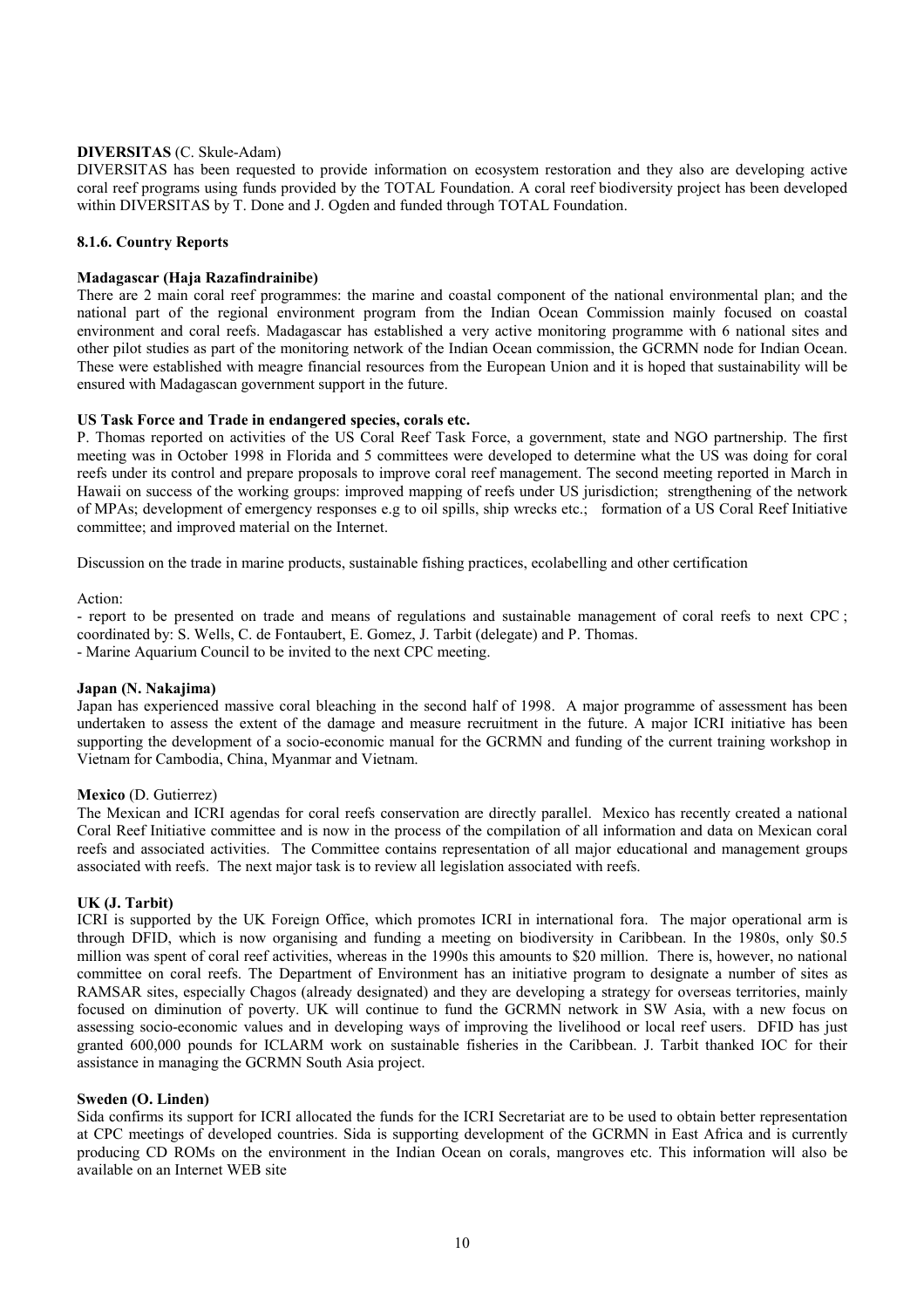# **France (D. Vene, B. Salvat)**

France announced the creation of the French Coral Reef Initiative and formation of a national committee. The main tasks will be: to elaborate and implement a strategy and action plan for the overseas departments and territories; to prepare State of Coral Reefs reports in French overseas departments and territories and produce these in French and English; to propose coral reefs to be designated as RAMSAR sites; to fund 2 projects on corals reefs under 'French GEF' funds, one in the lesser Antilles another in Mayotte (another in the Seychelles is under discussion).

# **8.2. Focal Points for ICRI (and GCRMN and other operational units)**

At the present moment, the following countries have national coral reef committees: - USA, Mexico, Jamaica and France

The following countries have national coral reef monitoring systems: Colombia, Madagascar, Australia and others are possible and should be determined through the GCRMN and ICRI process.

The following countries have national coral reef scientific associations: - Australia, France, Japan, Indonesia and Taiwan.

ICRI needs to establish a listing of country focal points (active ones as opposed to 'sleeping' contacts), which should also include the specific contact points for ICRI Monitoring (GCRMN/Reef Check) and the ICRIN information network. This list must clearly clarify those actual official points of contact versus de facto, non official contacts which may prove to be more actively involved. Currently several ICRI partners have contact point listings : GCRMN/Reef Check; IOC/UNESCO; Governments; the World Bank; and NGOs like IUCN and WWF.

Resolution:

CPC members are requested to send their lists of focal points to the ICRI Secretariat, specifically designating one responsible person in each organisation.

# **8.3. Linked activities and Mechanisms**

# **UNEP**:

J. Illueca of UNEP gave an explanation of how the Regional Seas network could assist in implementing ICRI objectives. Currently the GCRMN is a top priority activity and UNEP considers that it can coordinate and improve information flows at the regional seas level. The first need is to determine what information is required within the regions and then develop mechanisms to assemble and distribute that information. Therefore UNEP is positioned to undertake the role of a ëclearing house' on the GPA and on other conventions and can link with ICRI to prepare listings by region of projects currently underway. The ICRI CPC welcomed this potential 'clearing house' role.

This mechanism would share experiences of success and failures; consider a mechanism for better synergy among the Regional seas programmes and strengthen cooperation between the Regional Seas convention (Barcelona, Carthagena, Nairobi etc.). The next major opportunity will be at the Nairobi 2000 meeting and efforts should be made to strengthen the support from UNEP to the main conventions: (1) Land Management, (2) Integrated Coastal Management (3) Water Management.

R. Kenchington welcomed renewed enthusiasm in UNEP for the Regional Seas network and recognised a need for very practical levels of contacts for these exchanges between regional coordinators.

Resolutions:

- \_ ICRI CPC requested that UNEP strengthen cooperation amongst the Regional Seas units for better sharing of information and lessons;
- \_ ICRI CPC members urged to stress to UNEP the importance of the Regional Seas networks as a priority mechanism to carry out ICRI objectives and ask UNEP to strengthen these networks.

# **Indian Ocean and the 1998 Bleaching Event**

O. Linden outlined the CORDIO (COral Reef Degradation in the Indian Ocean) which was assembled rapidly by Sweden, the Netherlands and the World Bank in response to the massive coral bleaching and mortality in 1998. The project has 5 themes: assessment of the damage; measurement of the recruitment and recovery; determination whether rehabilitation methods are applicable; economic assessment of the short and long-term consequences; and providing alternative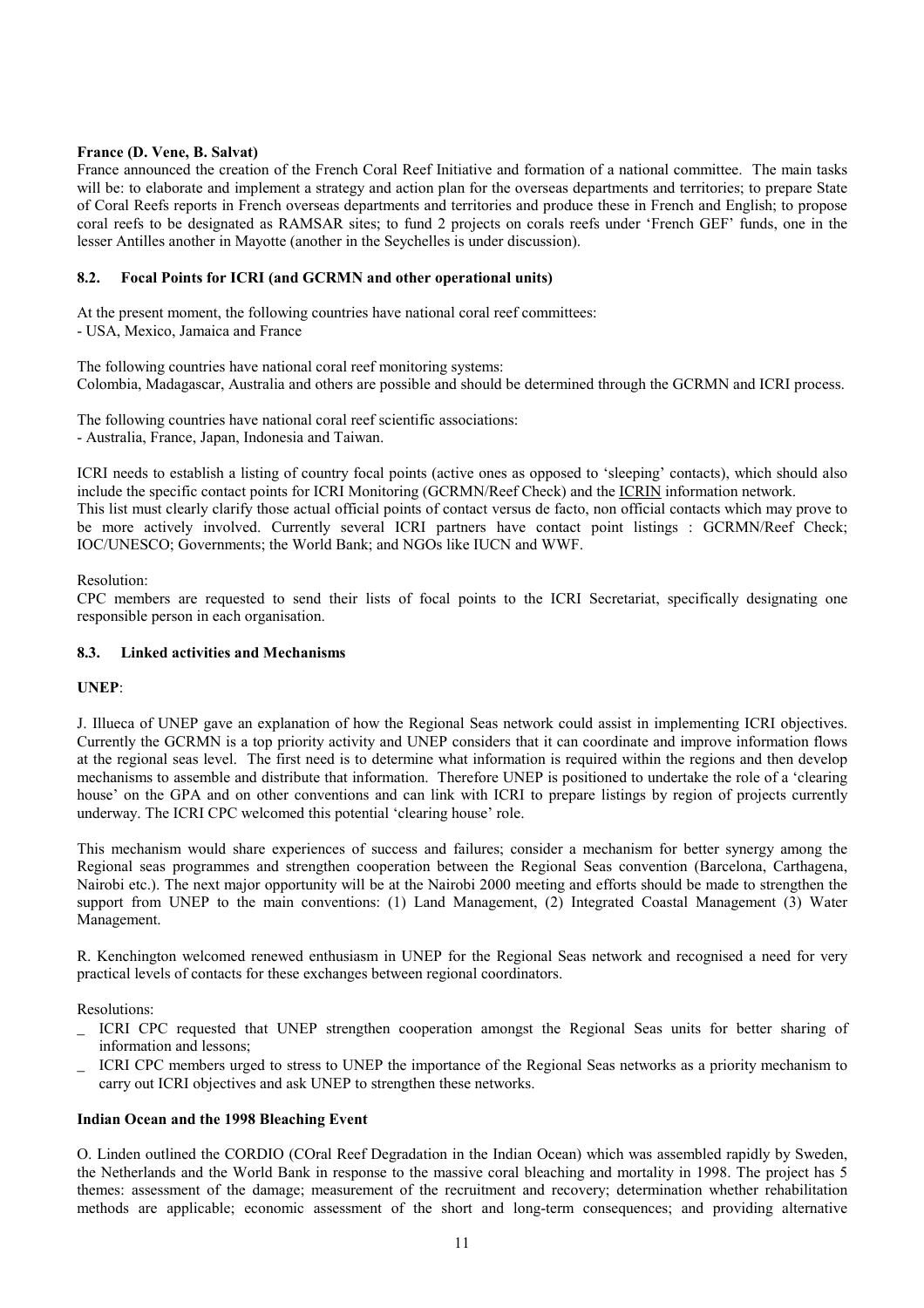livelihoods for the affected peoples. SACEP will be provided with funds from the project, as will countries of Eastern Africa for reef monitoring. Other delegates asked to be informed to increase coordination: I. Pranoto for the CBD; A. Paterson for USAid projects on Indian Ocean islands; UNEP for all activities in the region. CORDIO will hold another workshop within 6 months to assess progress, prepare status reports, and decide on future activities.

P. Thomas congratulated the agencies in being able to make such a rapid response and drew attention to the workshop on remote sensing possibilities of detecting bleaching to be held in Hawaii, June 1999.

Resolutions:

- \_ GCRMN was requested to link its monitoring capacity with Indian Ocean projects (especially CORDIO) to strengthen monitoring and to develop a node structure that will ensure continuity;
- \_ CORDIO (Sweden) was requested to exchange pertinent information on the CORDIO project with ICRI and the GCRMN, and insure that this is also given to CORDIO coordinators.

# **Caribbean**

The GCRMN was requested to make ICRI Monitoring available to all projects within the region and strengthen links to UNEP and other agencies. Where possible, existing coordination structures should be retained and used for development of the GCRMN. A. Vanzella-Khouri reported that monitoring was a specific case with CARICOMP already monitoring using a series of methods and there is a need to develop strong coordination mechanisms with this existing body and ensure all data end up in ReefBase.

Severe bleaching was also reported in many parts of the Caribbean during 1997-98. Monitoring will be necessary to assess the extent of the damage and measure the rate of recovery. D. Vene suggested invigorating the Association of American States to cooperate with UNEP to advance monitoring of the post-bleaching events.

# **9 - ICRI-CPC information networks**

# **10 - Up coming meetings**

The following meetings of interest to ICRI were reported:

- \_ 14 to 16 April 1999, Scientific Aspects of Coral Reef Assessment, Monitoring and Restoration, Ft Lauderdale, Florida co-hosted by NOAA (contact C. Wilkinson);
- \_ 28 June to 9 July 1999, IOC General Assembly, Paris, France with a presentation on coral reefs by GCRMN (contact G. Grice and N. Cyr);
- \_ 4 to 9 July 1999, Pacific Science Association Sydney Australia with a special session on coral reefs chaired by C. Birkeland (contact B. Salvat);
- \_ 3 to 5 August 1999, Science and Technical Advisory committee on the protocol for Biodiversity, Havana Cuba (contact A. Vanzella-Khouri);
- 18 to 22 October 1999, 4<sup>th</sup> International Symposium on the Marine Biology of the South China Sea, Manila, Philippines (contact E. Gomez);
- 28 and 29 October, 1999, ICRI CPC meeting in Guadeloupe (contact Secretariat);
- November 1999, Workshop on extent and effects of coral bleaching in the Arabian Region in Riyadh, Saudi Arabia hosted by National Commission for Wildlife Conservation and Development (NCWCD) in conjunction with ROPME and PERSGA (contact F. Krupp);
- \_ 5th meeting of the subsidiary body on the scientific, technical and technological advice (STAC) of the convention of the biological Diversity January 2000, Montreal, Canada, followed by another CBD meeting in Nairobi in May (contact I. Pranoto)
- 3 meetings will be held in April-May 2000 in Noumea, New Caledonia: a) ICRI CPC meeting; b) France Australia regional symposium and cooperative project meeting in conjunction with SPREP; c) SPREP - Climate Change in the Pacific meeting (possibly in New Caledonia); (contact M. Garrigue-Guyonnaud);
- 9<sup>th</sup> International Coral Ref Symposium Indonesia (Bali) 2000 and 4<sup>th</sup> ICRI CPC meeting and transfer of Secretariat to another country: ISRS and ICRI to establish contacts and conduct dialogue on how to further ICRI in program. Consider mechanisms to provide financial and technical support for Bali program development. (contact T. Done);
- World Conservation Conference of IUCN assembling over 700 organisations, October 2000, Jordan (contact C. de Fontaubert);
- Fifth meeting of the conference of the parties to the Convention of the Biological Diversity.

ICRI CPC members are encouraged to notify Secretariat of forthcoming meetings for listing on ICRI Home Page.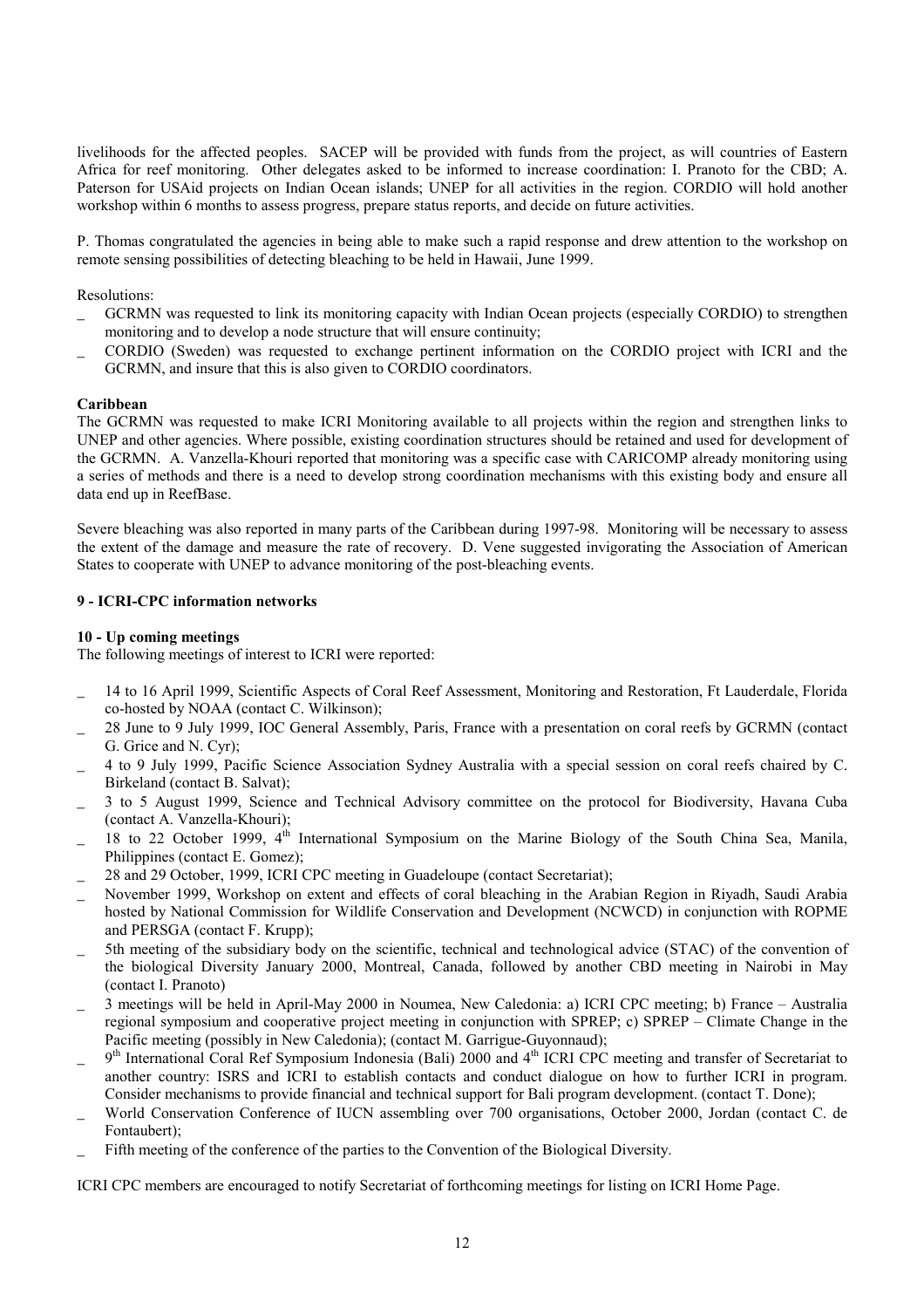# **11 - Other reports**

#### **12 - Status, priority of actions CPC secretariat and members ; next CPC meeting**

Next CPC meeting : 28 and 29 October, Guadeloupe

Chance to formulate symposia for Indonesia (Bali) 2000

\_ April-May 2000 CPC meeting in New Caledonia as part of a common project French/Australia under the auspices of SPREP

#### **13 - Any other business**

#### **14 - Close of the meeting**

M. Sylvestre (Secretariat General of the Sea) representing the Prime Minister thanked CPC participants for their efforts and wished them every success, while emphasising that they had the support of the Government of France.

M. Garrigue-Guyonnaud, also thanked delegates and suggested that ICRI must always retain its flexibility - 'a soft instrument' and this will increase the credibility with experts and diplomats. ICRI must continue with the process of regionalisation and the mechanism offered by UNEP with its regional seas programme offers the best way of achieving this. Thus France in line with this policy will hold the next two ICRI CPC meetings in the regions: Guadeloupe in October 1999 and New Caledonia in April-May 2000. He hoped to have the pleasure of meeting delegates again at these meetings and closed the meeting at  $17.15$  on Tuesday,  $16<sup>th</sup>$  March 1999.